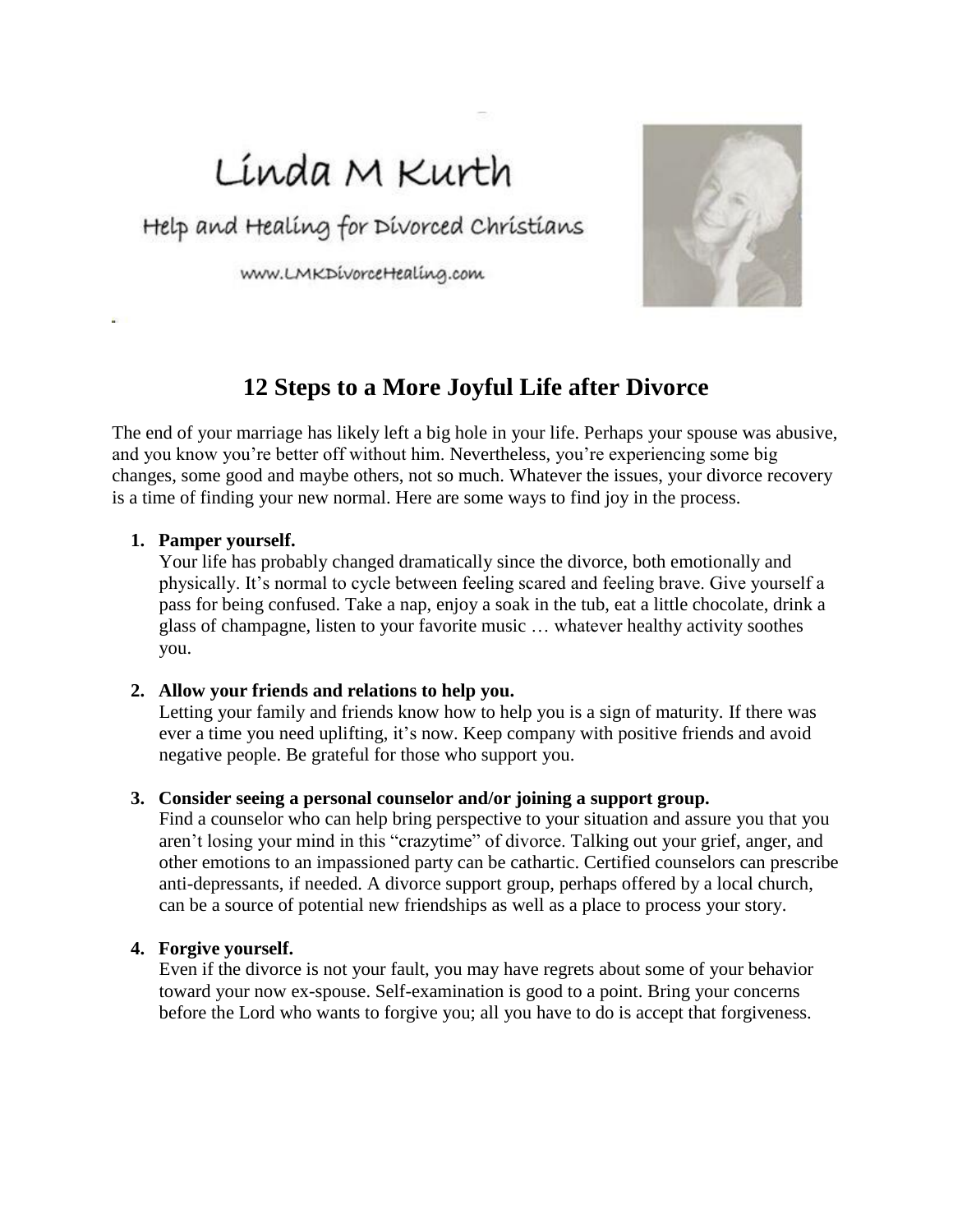# **5. Exercise.**

Don't overdo the pampering! Drag yourself out of that funk and get those endorphins working. Exercising in a group will also help you feel connected to the world around you. Growing stronger physically can build your emotional strength, too.

# **6. Get your finances and legal affairs in order.**

You may be in shock, but, as soon as you are able, take stock of your assets and responsibilities.

- Create a budget that includes retirement savings.
- If necessary, see a financial advisor.
- Update insurance policies, car registrations, bank account ownership, credit cards, utility bills, deeds and mortgage information.
- Update beneficiaries on insurance and other accounts.
- Write a new will.
- Update emergency contacts and be sure you retain access to your child's school records.
- If you've moved, give a forwarding address to your post office.

As challenging as these tasks may sound, accomplishing them will help you feel in more control of your life.

And now for the fun part:

 If possible, cut back on a few expenses in order to afford one special thing that is yours and yours alone. This may seem frivolous, but providing something lovely for yourself will give you a boost.

### **7 Celebrate.**

Celebrating may be the first or furthest thing on your mind. You may not yet know the blessings that lie ahead, but you can celebrate your release from a difficult marriage and a new beginning. Do something that makes you smile. It may be as simple as going dancing with friends or as meaningful as hosting a divorce ceremony. As a healing ritual, this could be an opportunity to reclaim your power, your joy, and your freedom to create a new life. Ask a friend or pastor to help you plan the event, and invite friends and family who support you. Describe what you've learned through your marriage and divorce and share how you intend to live your life going forward. Allow attendees to add their words of encouragement. Allow yourself to be blessed.

### **8. Dream and stretch yourself.**

What have you always dreamed of doing? What would it take to fulfill that dream, or at least a piece of it? Challenge yourself. Take up ballroom dancing. Go back to school. Travel to a place you've always dreamed of visiting. What hidden talent is waiting for you to discover? This is your chance to reinvent yourself.